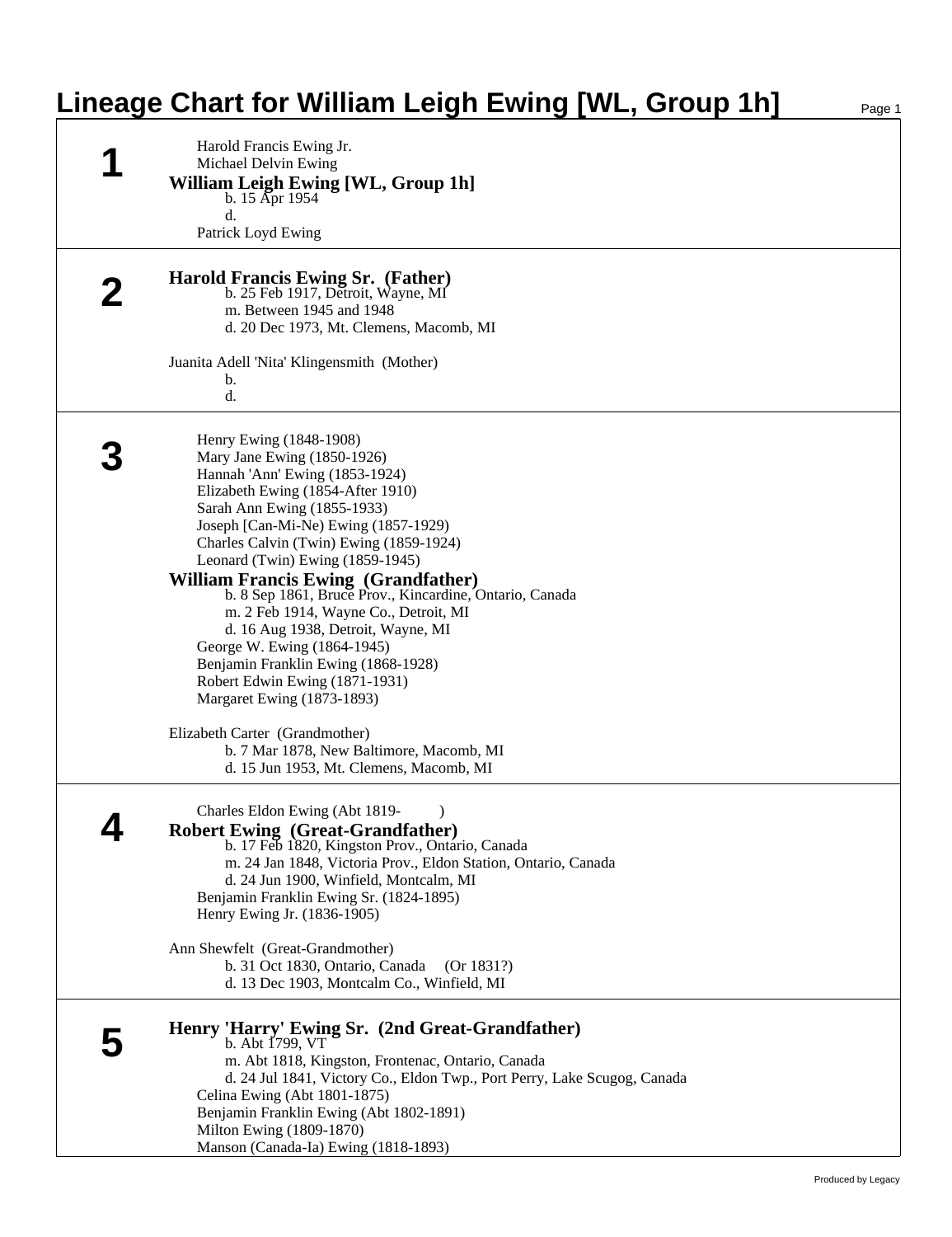## **Lineage Chart for William Leigh Ewing [WL, Group 1h]** Page 2

| George Ewing (Between 1813/1815-<br>William Ewing (Between 1815/1817-                                                                                                                                                                                                                                                                                                                                                                                                                                                                                                                                                            | $\lambda$<br>$\lambda$                                                                                                                               |
|----------------------------------------------------------------------------------------------------------------------------------------------------------------------------------------------------------------------------------------------------------------------------------------------------------------------------------------------------------------------------------------------------------------------------------------------------------------------------------------------------------------------------------------------------------------------------------------------------------------------------------|------------------------------------------------------------------------------------------------------------------------------------------------------|
| Hannah Irish (2nd Great-Grandmother)<br>b. Abt 1800, Ontario, Canada<br>d. After 1841                                                                                                                                                                                                                                                                                                                                                                                                                                                                                                                                            |                                                                                                                                                      |
| Captain Benjamin James Ewing (3rd Great-Grandfather)<br>b. May 1776, Greenwich, Hampshire, MA<br>m. 11 Feb 1798, Pittsford, Rutland, VT<br>d. 31 Oct 1852, Northumberland, Haldimand, Ontario, Canada<br>Polly Ewing (Abt 1777-1850)<br>James 'Jamie' (Capt.) Ewing III (1780-1832)<br>Naomi Ewing (1784-1857)<br>Daniel Sullivan Ewing (1787-1862)<br>Hannah Ewing (1791-1845)<br>Clarissa Ewing (Abt 1793-1866)<br>Belinda Ewing (Abt 1797-<br>Mariah Margaret (Nm) Ewing (Abt 1801-1855)<br>Eunice Doolittle (3rd Great-Grandmother)<br>b. 12 Feb 1775, Pittsford, Rutland, VT<br>d. Abt 1866, Columbus, Dur, Ontario, Canada |                                                                                                                                                      |
| Rebecca (Belong Here?) Ewing (Between 1747/1770-<br>Joshua Ewing (Abt 1758-<br>Eleanor Ewing (1759-<br>John (=Moe & Williams?) Ewing $(1769 -$<br><b>James Ewing Esq. (4th Great-Grandfather)</b><br>b. Abt 1754, Edinburgh, Scotland [Or County Cork, Ireland]<br>d. 4 Sep 1828, Northumberland Prov., Haldimand, Ontario, Canada<br>Naomi Cooley (4th Great-Grandmother)<br>b. 26 Jul 1755, Greenwich, Hampshire, MA                                                                                                                                                                                                           | $\lambda$<br>m. 3 Oct 1775, Hampshire Co., Greenwich, MA [Rev. Joseph H. Patrick]<br>d. 5 May 1841, Northumberland Prov., Haldimand, Ontario, Canada |
| Margaret Ewing (1716-<br>$\bullet$<br>John Ewing (1719-<br>Q<br>William E. Ewing (1725-<br><b>William Ewing (5th Great-Grandfather)</b><br>b. 13 Mar 1727, Lawhill, Ayrshire, Scotland<br>m. Between 1746 and 1749, Ireland<br>d. 1790, , York, PA<br>Alexander (Adjutant-Rev.) (Imm) Ewing I (1729-1790)<br>Barbara Ewing (1731-1740)<br>Hugh C. Ewing (1734-<br>Eleanor Sullivan (5th Great-Grandmother)<br>b. Between 1725 and 1732, Dublin, Ireland<br>d. After 21 Aug 1778, [Perhaps After 1790 In Boston?]                                                                                                                 |                                                                                                                                                      |
| <b>James Ewing Sr. (6th Great-Grandfather)</b><br>b. Abt I Sep 1689, Kilwinning, Ayrshire, Scotland<br>m. 22 Jun 1715, Kilmarnock, Scotland<br>d. 3 May 1761, Crookedholm Village, Kilmarnock, Scotland                                                                                                                                                                                                                                                                                                                                                                                                                          |                                                                                                                                                      |